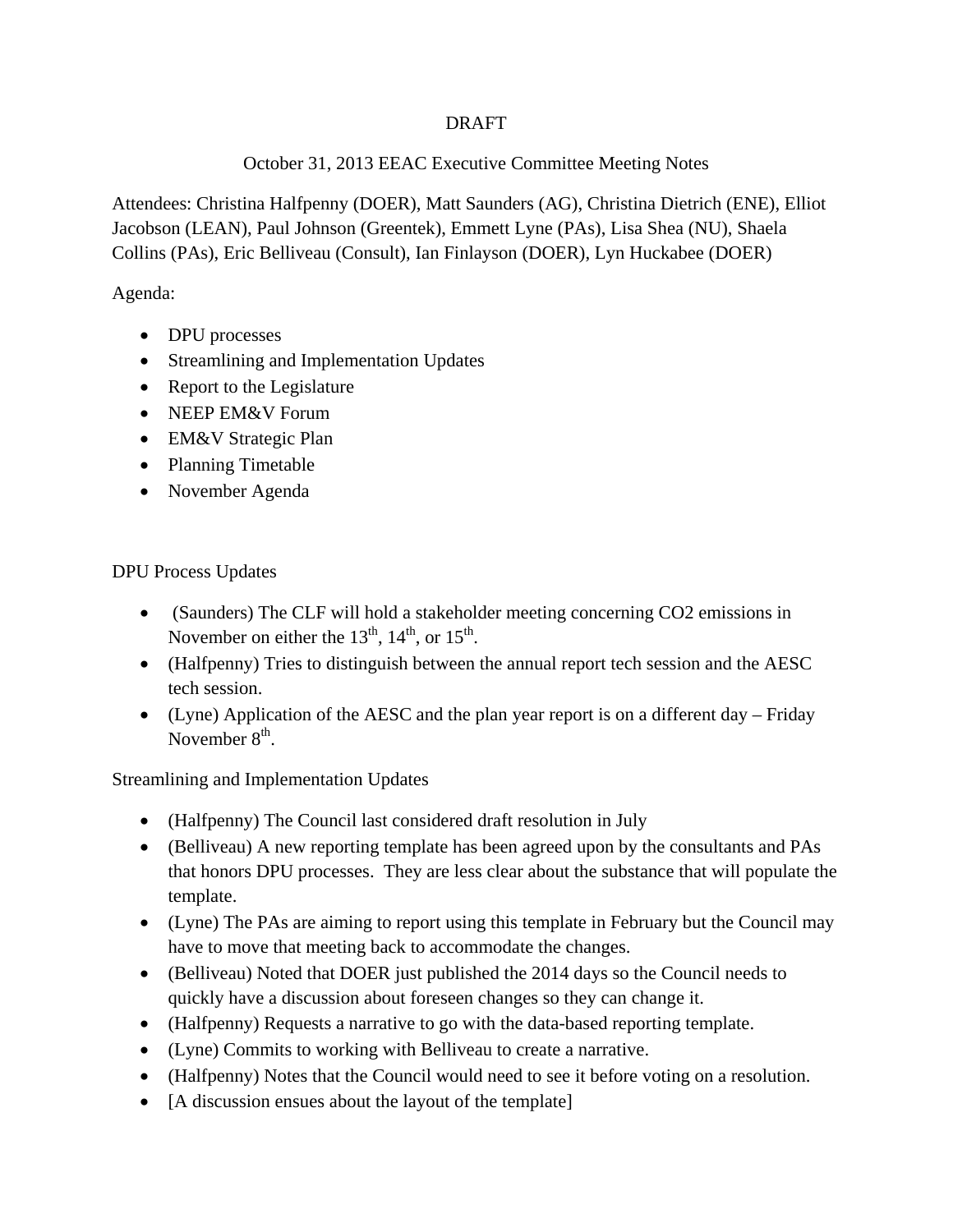- (Halfpenny) Inquires about the timing for the template.
- (Lyne) The template is ready today. They can produce the narrative by Monday. [He further explains details of the template]
- (Belliveau) Clarifies that the template will first be used to provide Q4 results to guide the Council's mid-course analysis.
- (Johnson) Inquired about some of the political challenges stakeholders faced in developing this template. Other Councilors explained that this was a new process and its content and purpose required negotiation.
- (Halfpenny) Inquired about timing, stating that a draft resolution needed to go to the Council by Wednesday which may not provide enough time if the complete template is submitted on Monday. After some procedural discussion, the EC decided that they can send the redlined version of the template to the Council and they can notice an additional meeting on Nov  $6<sup>th</sup>$  at the DPU and cancel it if unneeded.

# Report to Legislature

- (Halfpenny) Because of the lack of internal resources needed to finish the report, she suggests that Optimal take on the responsibility of assembling the materials DOER has collected. They anticipate that this will cost an extra \$10,000 which can likely be worked in to the 2013 EEAC budget but she would like permission to add it to the scope of work in the RFR for subsequent years. She doesn't expect the amendment to change the bid deadline.
- (Saunders) If the task is EEAC related and it will be done by EEAC consultants, then it shouldn't be an issue.
- (Halfpenny) A draft of the report and budget will be ready on November  $8<sup>th</sup>$  and will be brought forward at the November Council meeting. She does not want to address it in December because the report must be filed by EOY 2013 and it will not get adequate attention in December.
- (Finlayson) Would like to submit the report along with the Energy Policy Review Commission report and the ACEEE results.
- (Jacobson) Briefly explained some of the content and process of the EPRC

# NEEP EM&V Forum

 (Halfpenny) Would like to alert to the EC to the role of the Forum and how it relates to the Council's job of overseeing EE programs because NY is pulling back on its share of the funding which will necessarily place a greater burden on Massachusetts. The EC should be aware of the activities of the Forum to the Council at large. She assures them that she will update as the process progresses.